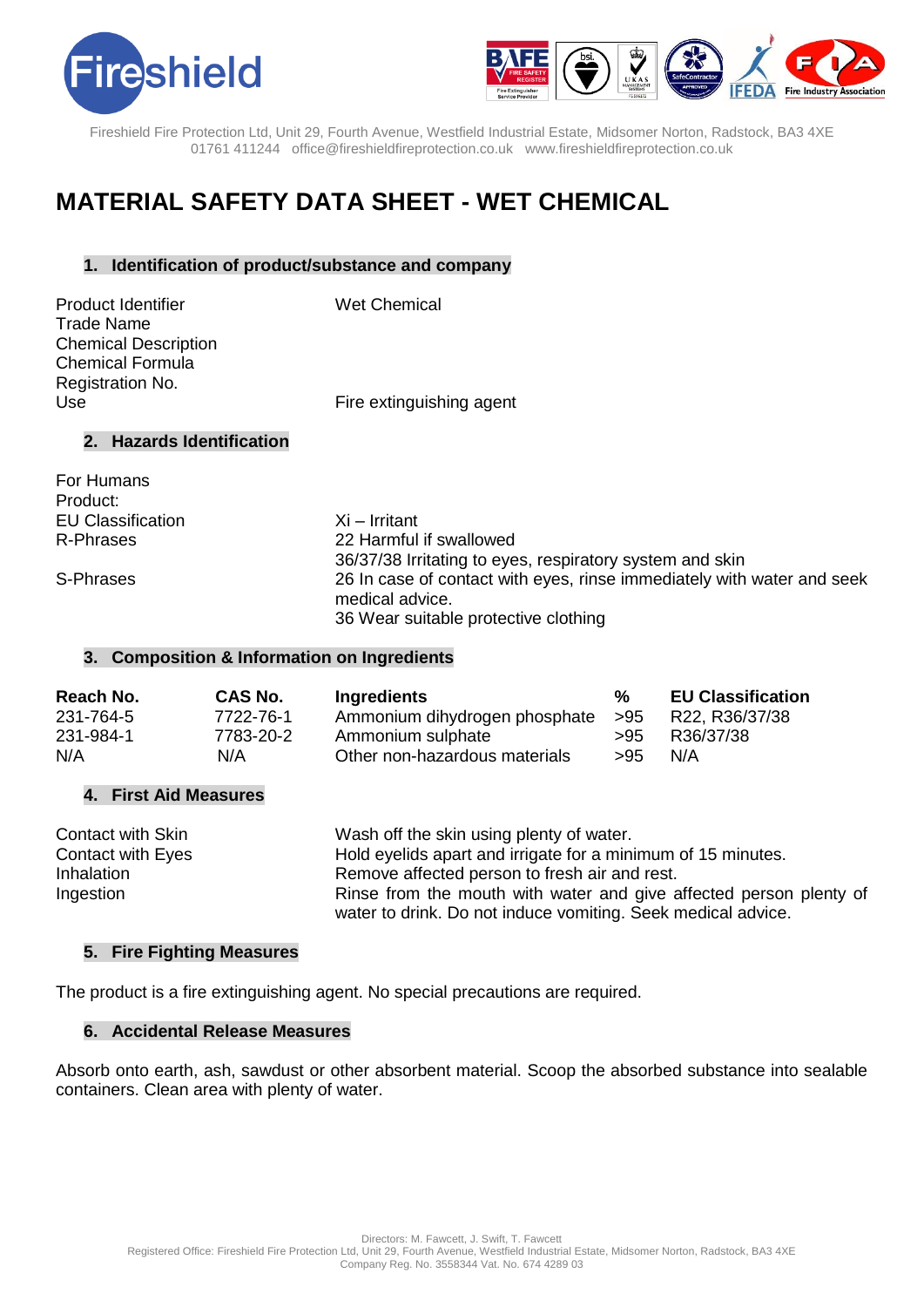



Fireshield Fire Protection Ltd, Unit 29, Fourth Avenue, Westfield Industrial Estate, Midsomer Norton, Radstock, BA3 4XE 01761 411244 office@fireshieldfireprotection.co.uk [www.fireshieldfireprotection.co.uk](http://www.fireshieldfireprotection.co.uk/)

### **7. Handling & Storage**

Handling **General good housekeeping procedures.** Storage Keep the product in a cool dry place in original sealed containers or an approved system.

### **8. Personal Protection & Exposure Controls**

Personal Protection Eye Protection Wear suitable goggles Respiratory Protection Not required Exposure Standards (UK)

Skin/General Protection Wear overalls or splash-proof clothing and gloves suited to the task

Occupational exposure limits

Neither this preparation nor the substances contained in it have been listed as carcinogenic by National Toxicology Program I.A.R.C. or OSHA.

#### **9. Physical & Chemical Properties**

| Appearance                           | Light            |
|--------------------------------------|------------------|
| Odour                                | Mild,            |
| <b>Freezing Point</b>                | -20 $^{\circ}$ C |
| <b>Boiling Point</b>                 | $100^{\circ}$    |
| <b>Flash Point</b>                   | Non-f            |
| Autoignition                         | Non-f            |
| рH                                   | 6.0/3            |
| <b>Explosive Properties</b>          | None             |
| Solubility in Water                  | Read             |
| Density at 20°C (kg/m <sup>3</sup> ) | 1040             |
| <b>Oxidising Properties</b>          | Not a            |
| <b>Vapour Pressure</b>               | Not a            |
|                                      |                  |

Light orange liquid Mild, pleasant synthetic smell  $-20^{\circ}$ C  $100^{\circ}$ C Non-flammable Non-flammable  $6.0 / 8.0$ Readily soluble in water  $1040 \pm 20$ Not an oxidiser Not applicable

#### **10. Stability & Reactivity**

Stability Stable Hazardous decomposition products Normally stable. Hazardous polymerization will not occur

#### **11. Toxicological Information**

| <b>Test Data</b>              | No data available at present                                             |
|-------------------------------|--------------------------------------------------------------------------|
| Acute toxicity                | None expected                                                            |
| Local effects on eye and skin | Irritating to eyes and skin as a concentrate Not irritant at recommended |
|                               | concentration of use                                                     |